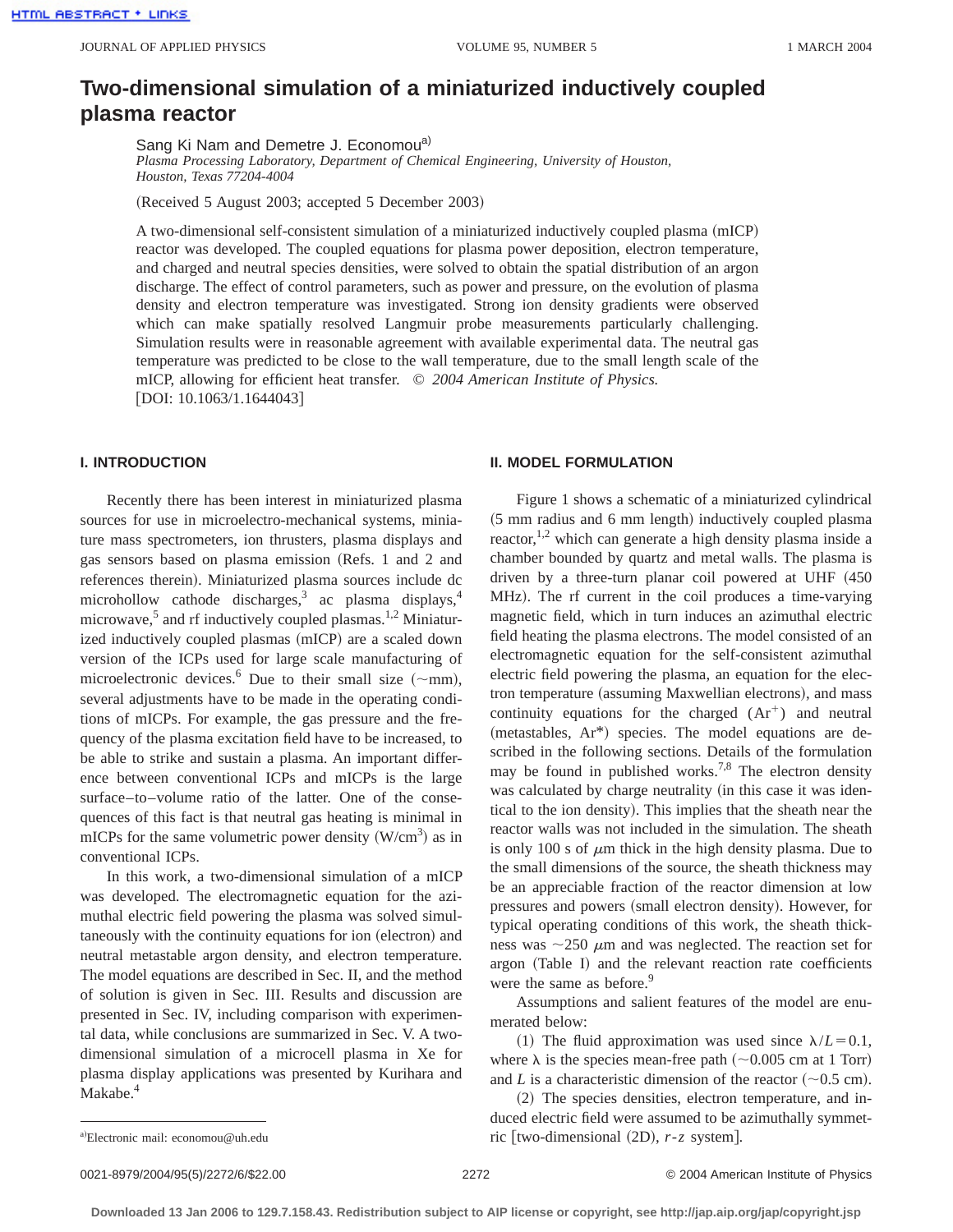

FIG. 1. Schematic of the miniaturized inductively coupled plasma system studied. Only half of the azimuthally symmetric system is shown.

 $(3)$  The charged particle flux was described by the driftdiffusion approximation (spatial inertia was neglected in the momentum equations) since the pressure was high enough for gas-phase collisions to dominate ion transport.

 $(4)$  The electron energy distribution function was assumed Maxwellian and an equation for the electron temperature was solved.

~5! Electron heating was assumed to be collisional (ohmic), since the effective electron mean free path was shorter than the thickness of the skin layer. $10,11$ 

~6! Ions were assumed to be isothermal.

# **A. Electromagnetics**

Under the assumption of azimuthally symmetric electric field, Maxwell's equations can be reduced to a single scalar equation in  $E_\theta$ 

$$
\frac{1}{r}\frac{\partial}{\partial r}\left(r\frac{\partial E_{\theta}}{\partial r}\right) + \frac{\partial^2 E_{\theta}}{\partial z^2} - \frac{E_{\theta}}{r^2} + \frac{\omega^2}{c^2}K_c E_{\theta} = -j\omega\mu_0 J_{\theta}, \quad (1)
$$

where  $\omega$  is the driving frequency of the coil current,  $\mu_0$  is the vacuum permeability,  $K_c$  is the complex permittivity of the plasma (which depends on the electron density),  $J_\theta$  is the impressed current density in the coils and *c* is the speed of light. At high frequencies, capacitive coupling may be important and the current can change along the coil.<sup>12</sup> A circuit model is then implemented to account for this effect, as outlined in Ref. 13. The power deposited in the plasma was computed by

$$
P = \frac{1}{2} \operatorname{Re}(\sigma_p) |E_{\theta}|^2,
$$
 (2)

where  $\text{Re}(\sigma_p)$  is the real part of  $\sigma_p$ , the complex plasma conductivity. Equation  $(2)$  assumes that the power deposited in the plasma is due to ohmic heating. The conductivity was obtained from the following relations:

$$
K_c = 1 - \frac{\omega_{\text{pe}}^2}{\omega^2 \left(1 + \frac{j \nu_m}{\omega}\right)},
$$
\n(3)

$$
\sigma_p = -j\,\omega\,\epsilon_0(K_c - 1),\tag{4}
$$

where

$$
\omega_{\rm pe}^2 = n_e e^2 / m \epsilon_0 \tag{5}
$$

is the electron plasma frequency and  $v_m$  is the electron momentum-exchange collision frequency.

The right-hand side of Eq.  $(1)$  includes only the current in the coil,  $J_\theta$ . The (induced) current in the plasma is accounted for by the term involving the plasma permittivity  $K_c$ on the left-hand side of Eq.  $(1)$ .

#### **B. Ion transport and reaction**

With the drift-diffusion flux approximation for the charged species, the continuity equation for positive ions  $Ar<sup>+</sup>$ ) is of the form

$$
\frac{\partial n_i}{\partial t} = -\nabla \cdot (z_i \mu_i n_i \vec{E}_{\rm sc} - D_i \nabla n_i) + \sum_j R_{ji},\tag{6}
$$

where  $n_i$ ,  $z_i$ ,  $D_i$ , and  $\mu_i$  are the positive ion density, charge number, diffusivity, and mobility, respectively.  $E_{\rm sc}$  is the  $\rightarrow$ electrostatic (space charge) field having two components  $(E_r)$ and  $E<sub>z</sub>$ ). The summation on the right-hand side represents gas-phase reactions that produce (reactions R2, R3, and R6 of Table I) or destroy (none here) ions. Boundary conditions were  $\vec{\Gamma}_i = 0$  on the symmetry axis/plane ( $\vec{\Gamma}_i$  is the ion flux), and  $n_i \approx 0$  on the walls due to the relatively high pressure. Thus, ions were lost by ambipolar diffusion to the walls. The electrostatic field was derived assuming no net current in the plasma.

$$
\vec{E}_{\rm sc} = \frac{D_i \nabla n_i - D_e \nabla n_e}{\mu_i n_i + \mu_e n_e}.
$$
\n(7)

TABLE I. Reaction set used in the simulation (see Ref. 9).

| Number         | Process                 | Reaction                                | $H_i$ (eV) |
|----------------|-------------------------|-----------------------------------------|------------|
| R <sub>1</sub> | Ground state excitation | $Ar+e \rightarrow Ar^*+e$               | 11.6       |
| R <sub>2</sub> | Ground state ionization | $Ar + e \rightarrow Ar^+ + 2e$          | 15.7       |
| R <sub>3</sub> | Step-wise ionization    | $Ar^* + e \rightarrow Ar^+ + 2e$        | 4.1        |
| R <sub>4</sub> | Superelastic collisions | $Ar^*+e \rightarrow Ar+e$               | $-11.6$    |
| R <sub>5</sub> | Metastable quenching    | $Ar^* + e \rightarrow Ar^r + e$         | 0.1        |
| R <sub>6</sub> | Metastable pooling      | $Ar^* + Ar^* \rightarrow Ar^+ + Ar + e$ |            |
| R7             | Two-body quenching      | $Ar^*+Ar \rightarrow 2Ar$               |            |
| R8             | Three-body quenching    | $Ar^* + 2Ar \rightarrow Ar_2 + Ar$      |            |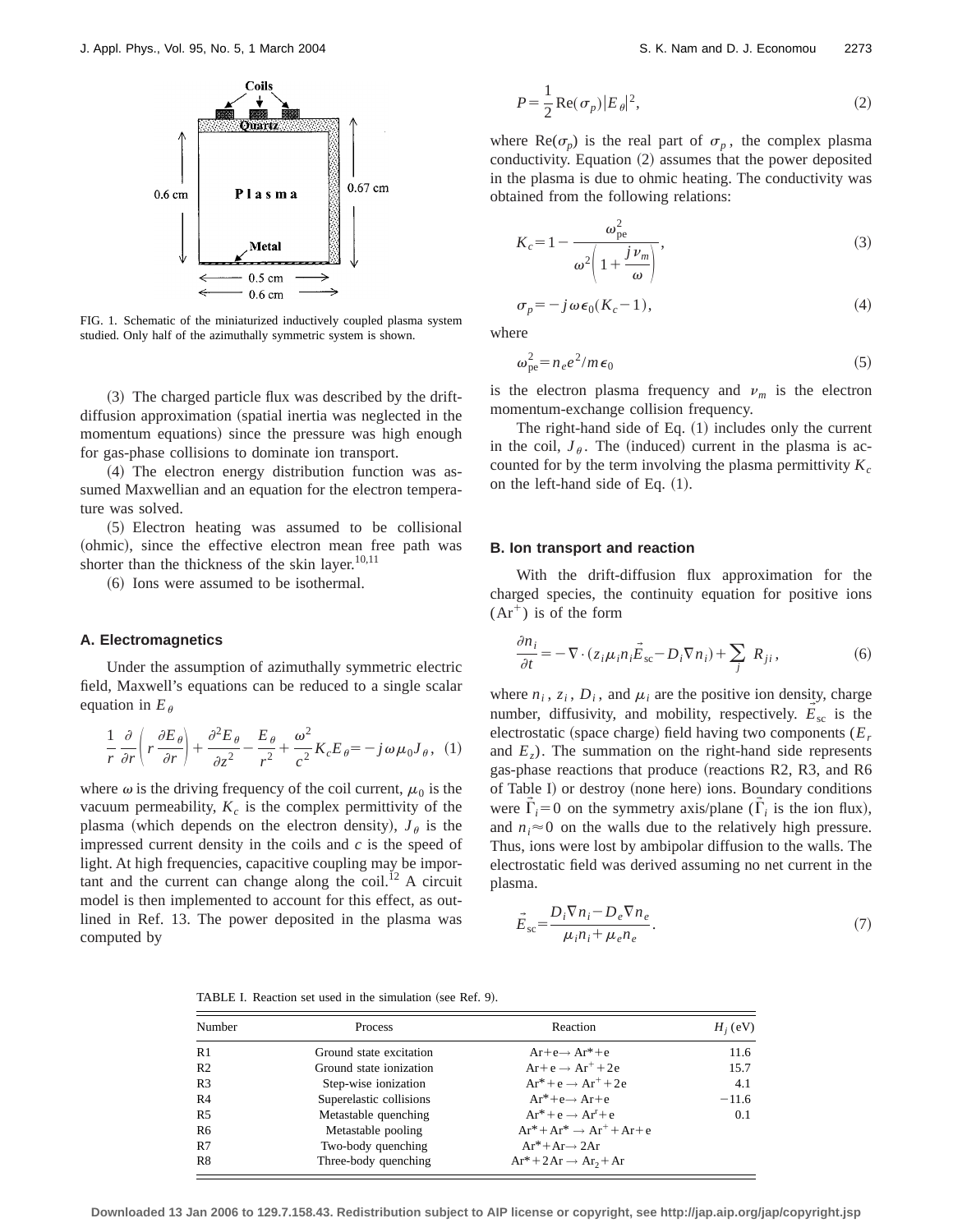The electron density  $n_e$  was obtained from quasineutrality as  $n_e = n_i$ .

# **C. Electron temperature**

The electron energy equation reads

$$
\frac{\partial}{\partial t} \left( \frac{3}{2} n_e T_e \right) = -\nabla \cdot \vec{q}_e + P - \sum_j R_{je} \Delta H_j, \qquad (8)
$$

with

$$
\vec{q}_e = -K_e \nabla T_e + \frac{5}{2} \vec{\Gamma}_e T_e, \qquad (9)
$$

where  $T_e$  is the electron temperature (in electronvolts),  $\vec{q}_e$  is the electron energy flux,  $K_e$  is the electron thermal conductivity, and  $\vec{\Gamma}_e$  is the electron flux. The second term on the right-hand side (RHS) represents the power deposited into the electrons  $[Eq. (2)]$ . The third term on the RHS represents the electron energy lost due to elastic and inelastic collisions. The boundary conditions were,  $\vec{q}_e = 0$  on the symmetry axis/ plane and  $\vec{q}_e = 5/2 \vec{\Gamma}_e T_e$  along material boundaries.

# **D. Metastable transport and reaction**

The Ar\* metastable density was computed using Eq. (10) below assuming that transport is diffusion dominated

$$
\frac{\partial n_*}{\partial t} = -\nabla \cdot (-D_* \nabla n_*) + \sum_j R_{j*} - \frac{n_*}{\tau_{\text{res}}},\tag{10}
$$

where  $R_{jk}$  represents reactions that produce or consume Ar<sup>\*</sup>. A ''composite'' state was used to represent the long lived metastables  $({}^3P_0$  and  ${}^3P_2$  levels). Metastable reactions included production by excitation of ground state Ar (reaction R1 of Table I), and destruction by reactions R3–R8 of Table I. Reaction rate coefficients for metastable species were identical to those in Ref. 9. The last term in Eq.  $(10)$  accounts for convective flow losses of Ar\* atoms through the residence time  $\tau_{res}$ . Flow losses were negligible for the system at hand. The boundary conditions were zero gradient of density along the symmetry axis/plane  $(\partial n_*/\partial r=0, \partial n_*/\partial z=0)$ , and  $-D_*\nabla n_* = [\gamma/2(2-\gamma)]n_*v_*$  on walls, according to the Chantry<sup>14</sup> boundary condition. Here  $D_{*}$  is the diffusivity of  $\Lambda_{*}^{*}$  is the  $\Lambda_{*}$ Ar<sup>\*</sup> in Ar,  $\gamma$  is the destruction probability of Ar<sup>\*</sup> atoms on walls (taken as unity), and  $v_*$  is their thermal velocity. Reaction rate coefficients for metastable species were identical to those in Ref. 9.

#### **E. Neutral gas heating**

Neutral gas heating has been found to be important in conventional ICPs.15 Since the power density in mICPs can be comparable to or larger than that in conventional ICPs, the effect of neutral gas heating in mICPs should be examined. The neutral gas temperature  $T_n$  (in K) can be computed by

$$
\frac{\partial}{\partial t} \left( \frac{3}{2} N k_B T_n \right) = \nabla (k_n \nabla T_n) + \dot{Q},\tag{11}
$$

where  $N$  is the neutral gas density (by far ground state argon),  $k_n$  is the thermal conductivity of the gas,  $k_B$  is Boltz-

TABLE II. Base case operating parameters.

| Pressure                | 500 mTorr |
|-------------------------|-----------|
| Plasma power            | 1.3 W     |
| Frequency               | 450 MHz   |
| Ar* wall "deactivation" |           |
| probability             |           |
| Ion temperature         | 300K      |
| Power absorption        | 2.5%      |
| efficiency              |           |
|                         |           |

mann's constant, and *Q* is the power density ending up in heating the neutral gas. Boundary conditions on Eq.  $(11)$  are symmetry on axis and

$$
-k_n \frac{\partial T_n}{\partial n} = h(T_n - T_w)
$$
\n(12)

along the wall, where *h* is a heat transfer coefficient, and  $T_w$ is the wall temperature. When Eq.  $(11)$  is solved for a 1D parallel plate geometry (plate separation  $2L$ ) using the symmetry condition at the center  $(x=0)$  and Eq.  $(12)$  on the wall  $(x=L)$ , one obtains

$$
T_n = \frac{1}{2} \frac{\dot{Q}L^2}{k_n} \left[ 1 - \left(\frac{x}{L}\right)^2 \right] + \frac{\dot{Q}L}{h} + T_w, \qquad (13)
$$

for a uniform heat generation term  $Q$ . Thus, the gas temperature difference between the center and the wall is

$$
\Delta T_n = T_n|_{x=0} - T_n|_{x=L} = \frac{1}{2} \frac{\dot{Q}L^2}{k_n}.
$$
\n(14)

For a power density deposited in the plasma of  $0.25$  W/cm<sup>3</sup> and assuming that 20% of the power is consumed in gas heating,  $\dot{Q}$  = 0.05 W/cm<sup>3</sup>, and the gas temperature difference is only  $\Delta T_n \sim 5$  K, for  $L \sim 5$  mm. In addition, for the relatively high pressures considered, the temperature ''jump'' at the wall (the difference between the gas temperature at the wall and the wall temperature itself) is negligible. This indicates that neutral gas heating should not be important for miniaturized plasma reactors (small *L*), even for relatively high power densities deposited in the plasma. Consequently, the effect of neutral gas heating was not included in the simulation.

#### **III. METHOD OF SOLUTION**

The set of nonlinear coupled partial differential equations for  $T_e$ , and species transport [Eqs.  $(6)$ ,  $(8)$  and  $(10)$ ] was spatially discretized using a Streamline Upwind Petrov– Galerkin method $^{16}$  to yield a system of equations of the form

$$
A(u)\dot{u} = K(u)u + F(u), \qquad (15)
$$

where **u** represents the solution vector, **u** is the time derivative of **u**, and **A** and **K** are banded nonlinear mass and stiffness matrices, respectively. **F** is a nonlinear source vector. The resulting set of implicit ordinary differential equations in Eq.  $(15)$  was integrated in time using backward difference Formulas $17$  until a steady state was obtained. At each time step, the equation for the azimuthal electric field  $[Eq. (1)]$ was solved using the Galerkin finite element method and a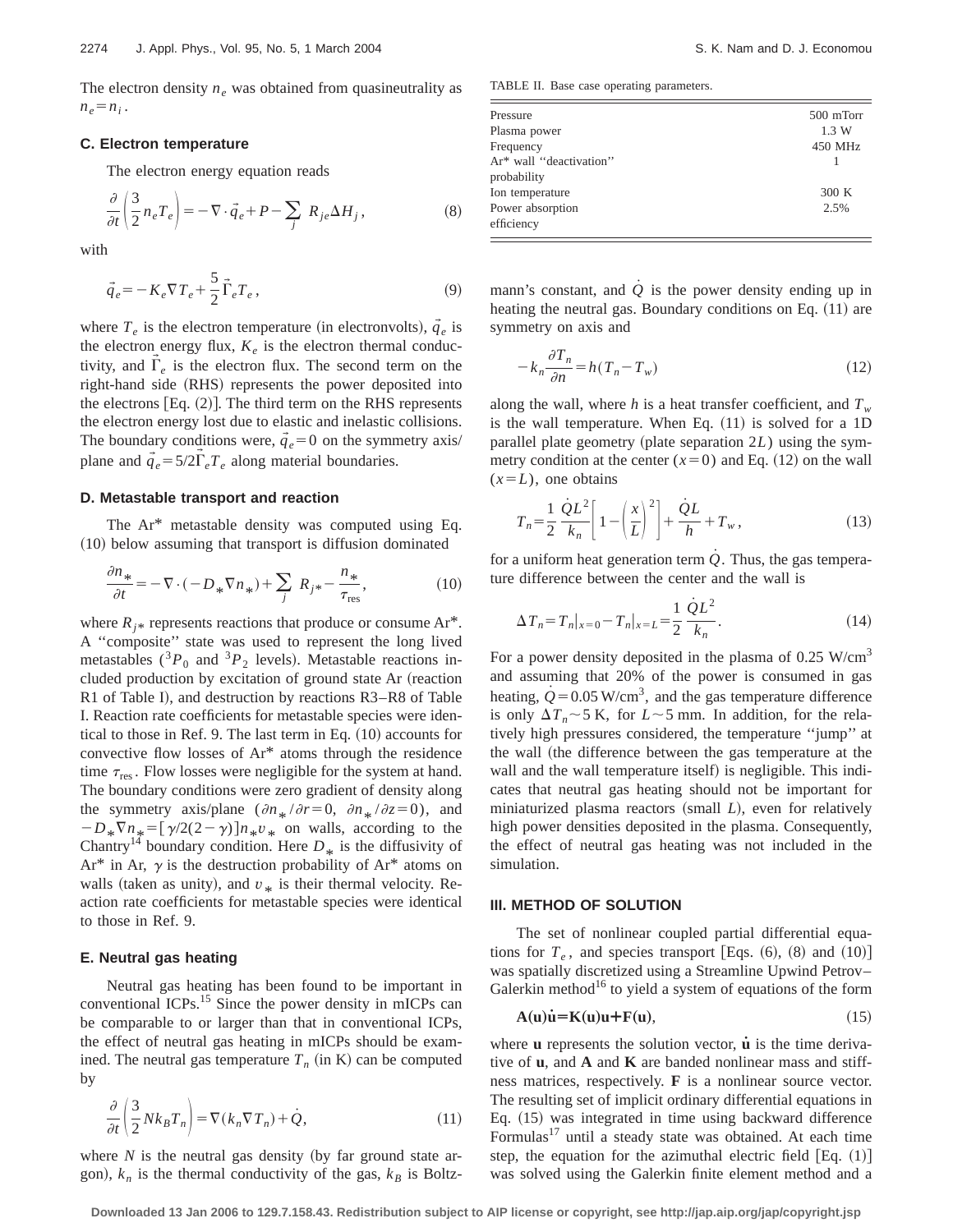TABLE III. Species mobility and diffusivity (from Ref. 9, *N* is gas density).

| Name            | Symbol                                                         | Value         |
|-----------------|----------------------------------------------------------------|---------------|
| $Ar^+$ mobility | $N\mu_{+}$ (cm <sup>-1</sup> V <sup>-1</sup> s <sup>-1</sup> ) | $4.6510^{19}$ |
| Ar* diffusivity | $ND_k$ (cm <sup>-1</sup> s <sup>-1</sup> )                     | $2.4210^{18}$ |

direct band solver. The convergence criterion was set by evaluating the  $L^2$  norm of the solution normalized with respect to the average i.e.,

$$
\epsilon_j = \frac{1}{V^{1/2}} \left[ \int_{\Omega} \left\{ \left( \frac{u_j}{\langle u_j \rangle} \right)_{(i+1)} - \left( \frac{u_j}{\langle u_j \rangle} \right)_i \right\}^2 d\Omega \right]^{1/2}, \quad (16)
$$

where, for each variable j,  $\epsilon_i$ ,  $u_i$ , and  $\langle u_i \rangle$  are a tolerance parameter, value of that variable (e.g., ion density), and its average, respectively, over the domain of interest  $\Omega$ . *V* is the plasma volume, and *i* is the iteration number  $(i=1,2,3,...)$ . The convergence criterion was tested after each iteration. Integration was terminated when the evaluated tolerance was less than a user-specified value  $(0.5%)$  for all species density and electron temperature.

# **IV. RESULTS AND DISCUSSION**

An argon discharge was simulated in the mICP of Fig. 1 under the base case parameters shown in Table II. The ion mobility and metastable diffusivity are shown in Table III at  $300 \text{ K}$ . The ionic diffusivity was computed using the Einstein relation  $D_i = \mu_i k_B T_i / e$ , where  $T_i$  is the ion temperature.

The power deposition profile (in  $W/cm<sup>3</sup>$ ) is shown in Fig. 2. Power is deposited directly under the coil in a toroidal pattern, with a typical skin depth of  $\sim$ 1 mm at the high frequency of 450 MHz. The max power density is  $\sim 0.66$ W/cm<sup>3</sup> for a total power of 0.0325 W  $(1.3$  W at 2.5% efficiency) absorbed by the plasma.

Figure 3 shows the electron temperature profile. The electron temperature is highest  $(\sim 2.7 \text{ eV})$  near the maximum of power deposition (see Fig. 2). Despite the fact that power



FIG. 3. Electron temperature profile under the base case conditions of Table II.

is deposited in a small toroidal zone under the coil, electrons are substantially warm throughout the reactor due to the high thermal conductivity of the electron gas (the electron thermal conductivity is proportional to the electron density). Lower pressures would lead to higher electron temperatures and more uniform temperature distributions.

The ion density profile is shown in Fig. 4. The peak ion density is on axis at  $\sim$  6.5 $\times$ 10<sup>10</sup> cm<sup>-3</sup>. The peak ion density is located above the axial midplane since power is deposited only near the upper boundary of the plasma. The ion density drops by an order of magnitude (from the peak value) at the sheath edge due to the relatively high gas pressure. The ion density gradients are rather severe and point to a possible difficulty in trying to make spatially resolved measurements in miniature plasma reactors. For example, the ion density can vary by a factor of more than 5 over a distance of 1 mm, see for example the density gradient at  $R=0$  between z  $=0.5$  mm and  $z=0.6$  mm in Fig. 4. Thus, a Langmuir probe will measure only an average ion density over the active length of the probe.



FIG. 2. Inductive power deposition profile under the base case conditions of Table II.

FIG. 4. Ion density profile under the base case conditions of Table II.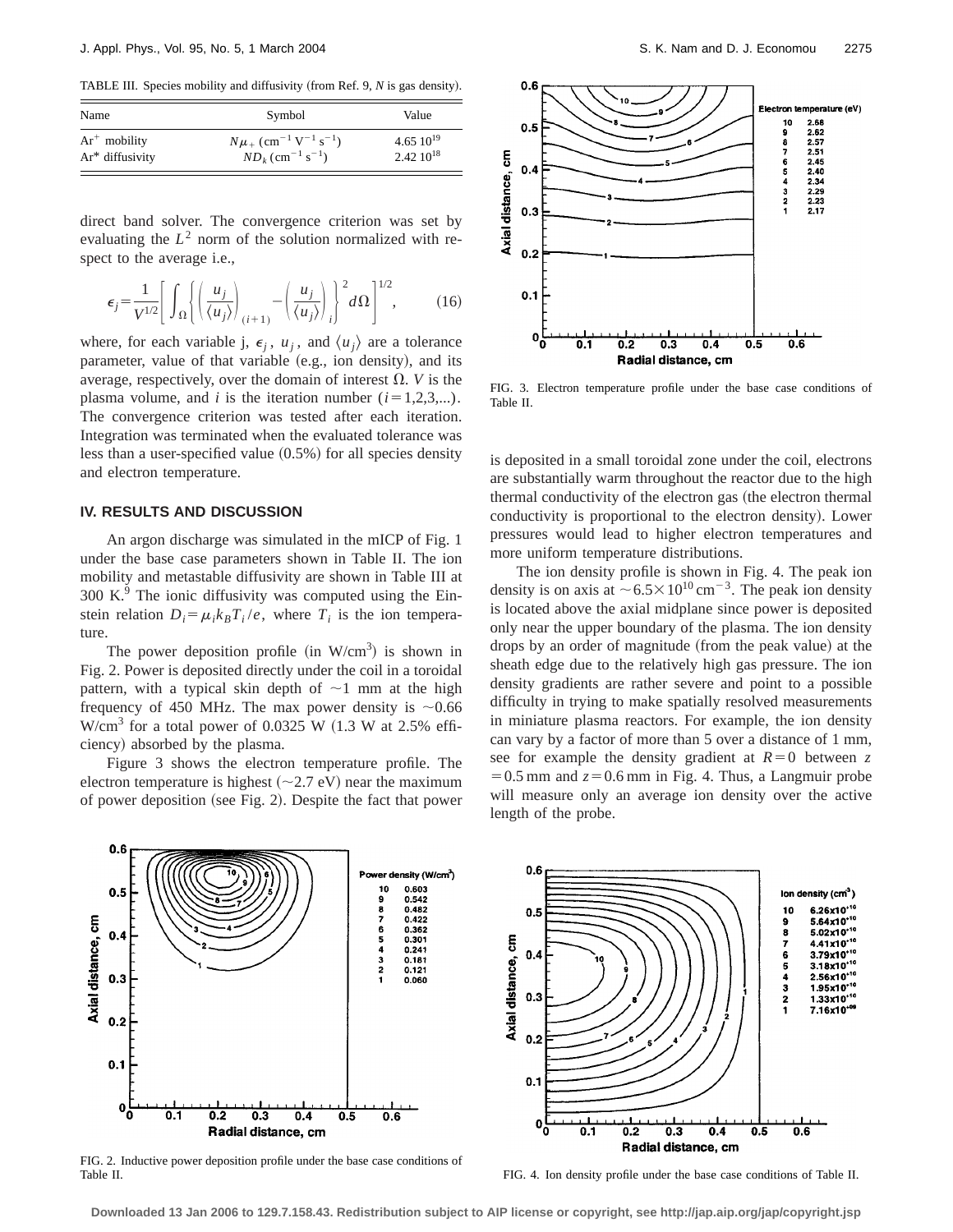

FIG. 5. Metastable density profile under the base case conditions of Table II.

The metastable density profile is shown in Fig. 5. The metastable density peaks off axis closer to the upper boundary compared to the ion density profile. This is due to reaction R4 of Table I destroying metastables. The destruction rate is proportional to the electron density (equal to the ion density in the bulk plasma). The metastable density drops by more than an order of magnitude (from the peak value) close to the walls as metastables are destroyed with 100% probability at the walls.

# **A. Comparison with experimental data**

Figure 6 shows a comparison of simulation predictions with experimental data<sup>1</sup> of ion density as a function of pressure. The Langmuir probe data were obtained at  $R=0$ , *z*  $=0.5$  mm. The total power delivered to the plasma was 1.3 W. However, in such mICPs, the power absorption efficiency *f* is only a few percent for pressures below 1 torr.<sup>18</sup> The simulation results shown in Fig. 6 (and also Figs. 7 and 8 below) were computed using  $f = 0.025$  (2.5% efficiency). The ion density increases linearly with pressure over the limited range  $(370-770$  mtorr) examined.



FIG. 6. Comparison between simulation predictions (dots) and experimental data (squares) of ion density for different pressures at a power of 1.3 W. Lines are drawn to guide the eye.



FIG. 7. Comparison between simulation predictions (dots) and experimental data (squares) of ion density as a function of power for  $(a)$  370 mtorr,  $(b)$  $500$  mtorr, and  $(c)$  770 mtorr. Lines are drawn to guide the eye.

Figures  $7(a) - 7(c)$  shows a comparison of simulation predictions with experimental data<sup>1</sup> as a function of power for three different pressures. The simulation predicts a linear dependence of ion density with power as would be expected for ICPs, and is in reasonable agreement with the data over the whole range of powers and pressures. The crossover between simulation predictions and data in Figs.  $7(b)$  and  $7(c)$  may be